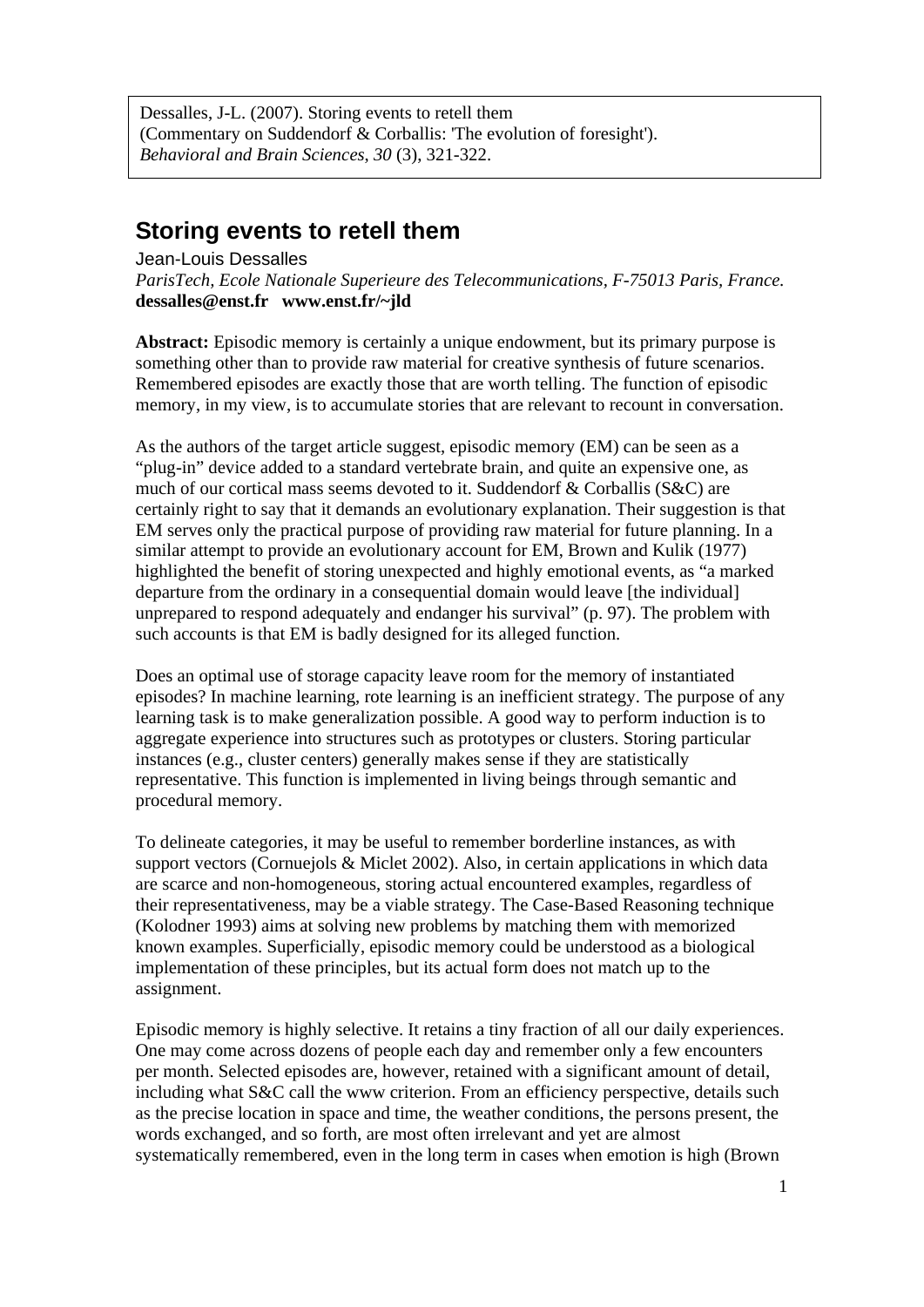& Kulik 1977). From a computational perspective, not only do such details represent a waste of storage, they also hinder and mislead retrieval matching.

An alternative view is that EM is an outgrowth of the language faculty (Dessalles 2006). It is not fortuitous that *memorized episodes are exactly those which are narratable.* People spend one fifth of their waking time in spontaneous conversation (Dunbar 1998), and a significant share of this time is devoted to reporting past events (Tannen 1984, p. 99; Eggins & Slade 1997, p. 265). Interlocutors draw from their memory relevant episodes that they can relate to the current conversational topic and they systematically try to recount them. However, only a tiny fraction of past experiences may be recounted in this way. One crucial requirement is that reported stories must appear *unexpected* (Dessalles, in press).

The requirement of unexpectedness provides also a good prediction of the kind of episodes that are preferentially stored in memory. To appear unexpected, a situation must be *less complex* (i.e., more easily describable) than expected (Dessalles, in press). Witnessing a six-legged cow makes both a memorable event and a good story to tell, just because this cow, thanks to its unique peculiarity, requires a minimal description to be distinguished from all others. If, as we claim, the primary purpose of storing episodes is to offer material for future recounting, then systematically remembering details such as time and space location makes perfect sense. If the six-legged animal lives in the vicinity, interest is raised. Not specifying the location would leave the listener with the idea that that location requires a lengthy description, and interest drops down. By computing complexity differences, one can derive the way interest varies according to location and time, and according to various factors such as the persons involved (Dessalles, in press). For instance, the interest of coincidentally encountering someone increases with the complexity (*e.g.* remoteness) of the place and the simplicity (*e.g.* celebrity or closeness) of that person. It is thus crucial, when memorizing an episode, to remember every detail that may affect the cognitive complexity of the situation.

It may seem surprising that the expensive resources devoted to EM serve such a futile purpose as everyday chatter. This is only because one fails to see that casual conversation is an arena where much of our social existence is decided (Dessalles 2007). Eliciting interest through conversational stories is a high-stakes game. Boring participants are rapidly ignored and may lose their friends. When it comes to establishing solidarity bonds, individuals prefer those who successfully demonstrate their informational capacity and their experience with unexpected events. In our species, those who know first or who can draw highly relevant events from their past experiences make potentially good allies. Natural selection favored not only this preference, but also the narrative skills that allow any of us to display these qualities (Dessalles 2007). Episodic memory, in this context, is a crucial tool that enables us to produce the most relevant story at the right time. It has been tailored for this purpose, as demonstrated by the fact that the factors that favor memorization, such as unexpectedness and atypicality (Shapiro & Fox 2002; Stangor & McMillan 1992; Woll & Graesser 1982), are exactly the factors which increase tellability.

This account explains why remembered episodes are communicated, instead of remaining private; why they remain coherent in memory (instead of being dismantled for creative synthesis of future scenarios); why they systematically involve various details and precision; why we keep on memorizing episodes throughout our entire life; and why even